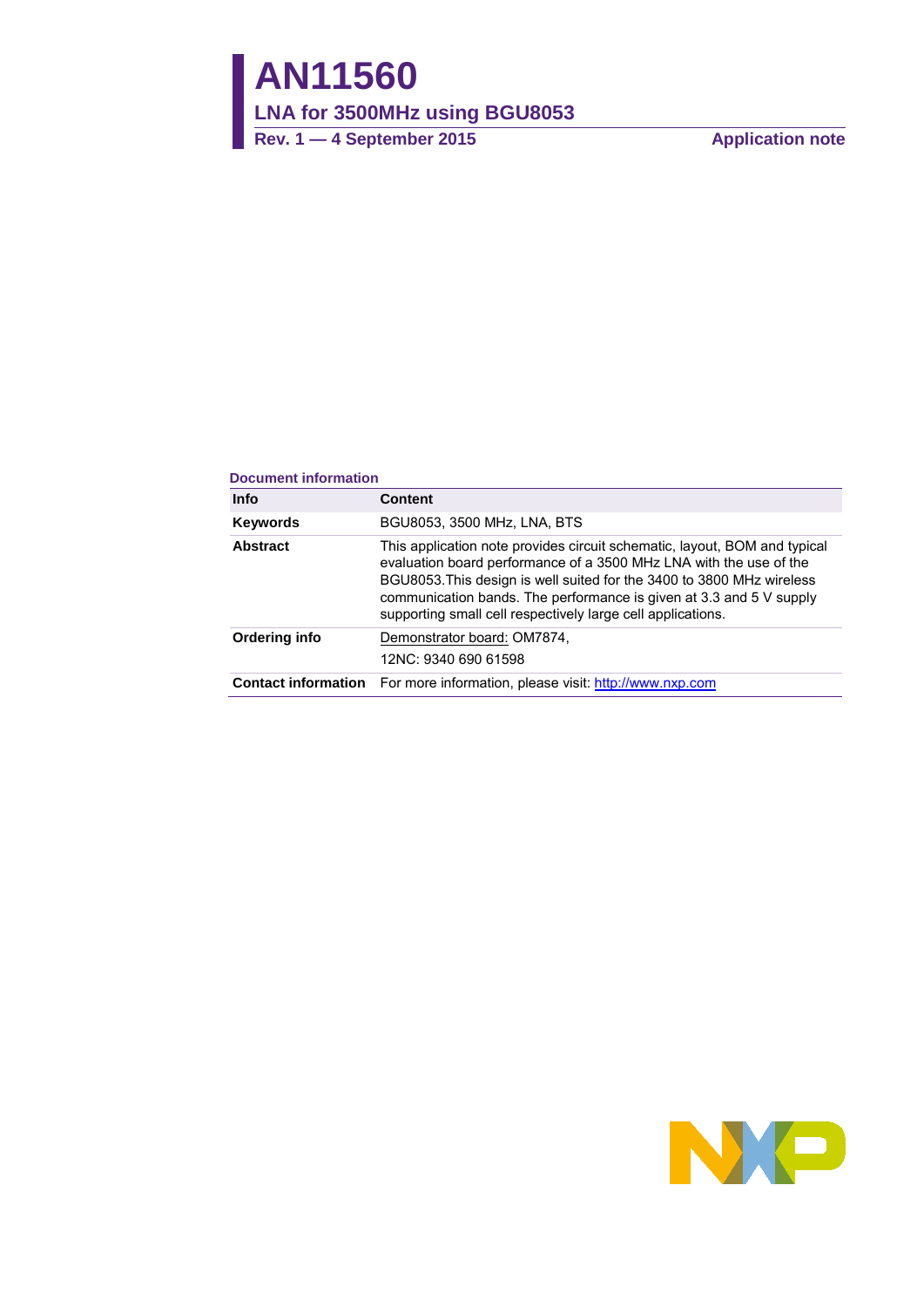**Revision history**

| <b>Rev</b> | <b>Date</b> | <b>Description</b> |
|------------|-------------|--------------------|
|            | 20150904    | First publication  |

### **Contact information**

For more information, please visit: [http://www.nxp.com](http://www.nxp.com/)

For sales office addresses, please send an email to: [salesaddresses@nxp.com](mailto:salesaddresses@nxp.com)

AN11560 All information provided in this document is subject to legal disclaimers. © NXP B.V. 2015. All rights reserved.

**Application note Rev. 1 — 4 September 2015 2 of 22**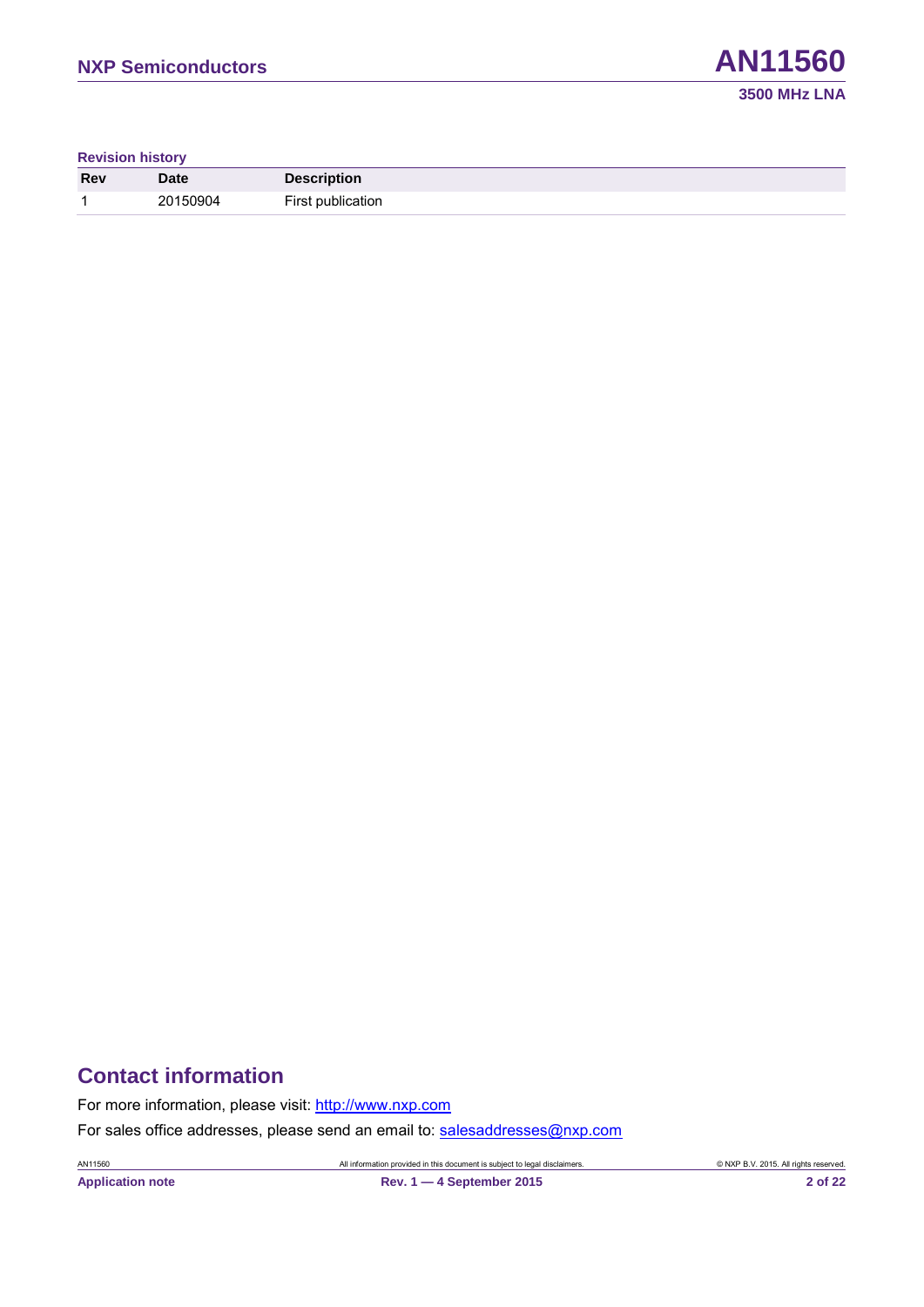### <span id="page-2-2"></span>**1. Introduction**

NXPs semiconductors BGU805x series is a family of integrated low noise amplifiers for the 300 MHz to 6000 MHz range. The series consists of the:

- BGU8051 recommended for 300 MHz 1500 MHz
- BGU8052 recommended for 1500 MHz 2700 MHz
- BGU8053 recommended for 2500 MHz 6000 MHz

The BGU805X series is a low noise high linearity amplifier family intended for wireless infrastructure applications like BTS, RRH, small cells, but can also be used in other general low noise applications, e.g. active antennas for automotive.

Being manufactured in NXPs high performance QUBiC RF Gen 8 SiGe:C technology, the BGU805X combines high gain, ultra-low noise and high linearity with the process stability and ruggedness which are the characteristics of SiGe:C technology.

BGU805X series comes in the industry standard  $2 \times 2 \times 0.75$  mm 8 terminal plastic thin small outline package HVSON8 (SOT1327). The LNA is ESD protected on all terminals.

This application note demonstrates of the BGU8053 applied in a 3500 MHz LNA for wireless infrastructure applications. The design is well suited for the 3400 to 3800 MHz wireless communication bands. In [Fig 1](#page-2-0) the evaluation board is shown which is described in this application note.



<span id="page-2-3"></span><span id="page-2-1"></span>a. Frontside b. Backside

<span id="page-2-0"></span>**Fig 1. BGU8053 3500 MHz evaluation board**



### **2. Product description**

The BGU8053 is a fully integrated low noise amplifier with integrated bias circuit. The MMIC is internally matched to 50  $\Omega$ . The BGU8053 also features an integrated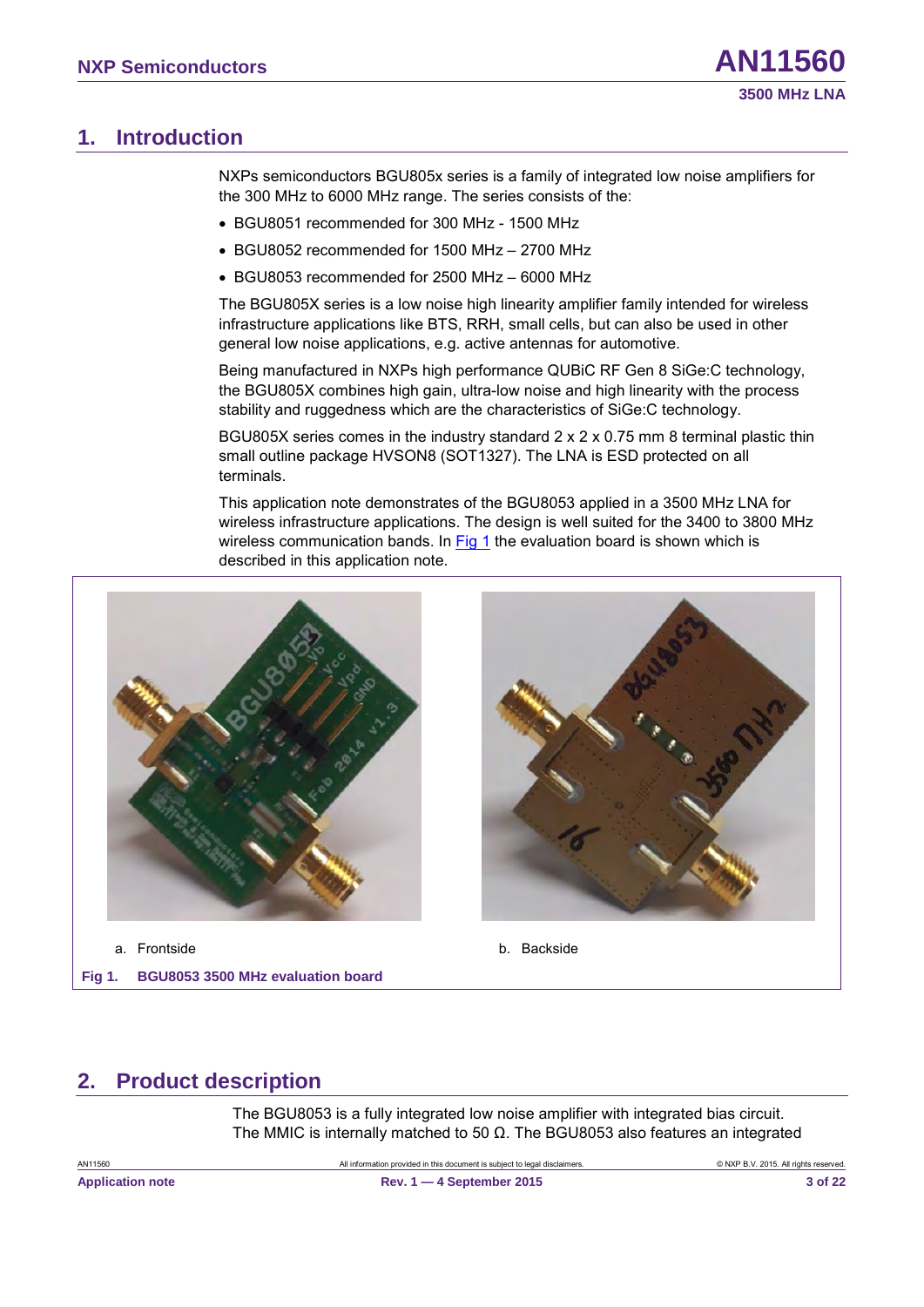#### **3500 MHz LNA**

shutdown circuit to enable fast turn on/off settling time, enabling switched (time domain duplexing TDD) applications. The device bias current can be set by the value of an external bias resistor R<sub>BIAS</sub>, which connects the supply voltage to the V<sub>BIAS</sub> pin, or by an external control voltage applied directly to V<sub>BIAS</sub> pin 1. This adjustable bias current gives flexibility in biasing the device for the optimum performance on NF or linearity. This feature can be useful in case more than one BGU8053 are cascaded. This bias resistor value changes the bias current directly which can be used to trade of linearity for power saving in battery operated applications.

The BGU8053 key features and benefits at 3500 MHz are;

- Low noise performance: NF = 0.9 dB
- **High linearity performance: IP3<sub>0</sub> = 33 dBm**
- High input return loss RL<sub>in</sub> > 25 dB
- High out return loss RL<sub>out</sub> > 15 dB
- Unconditionally stable up to 20 GHz
- Max RF input power of +20 dBm
- ESD protection on all pins
- Fast turn on and off to support TDD systems.



<span id="page-3-1"></span><span id="page-3-0"></span>In [Fig 2](#page-3-0) the pin out of the BGU8053 is given, the n.c. and i.c pin are recommended to connect to ground, which is the case on the evaluation boards.

### <span id="page-3-2"></span>**3. 3500 MHz LNA evaluation board.**

The 3500 MHz evaluation board simplifies the RF evaluation of the BGU8053. The EVB enables testing the device RF performance and requires no additional support circuitry. The EVB is fabricated on a 35 x 20 x 1 mm 4 layer PCB that uses 0.2 mm (8 mill) R4003C for the RF performance. The board is fully assembled with the BGU8053, including the external components. The board is supplied with two SMA connectors to connect input and output to the RF test equipment. The EVB is also enabled with the possibility to evaluate the BGU8053 at different bias currents.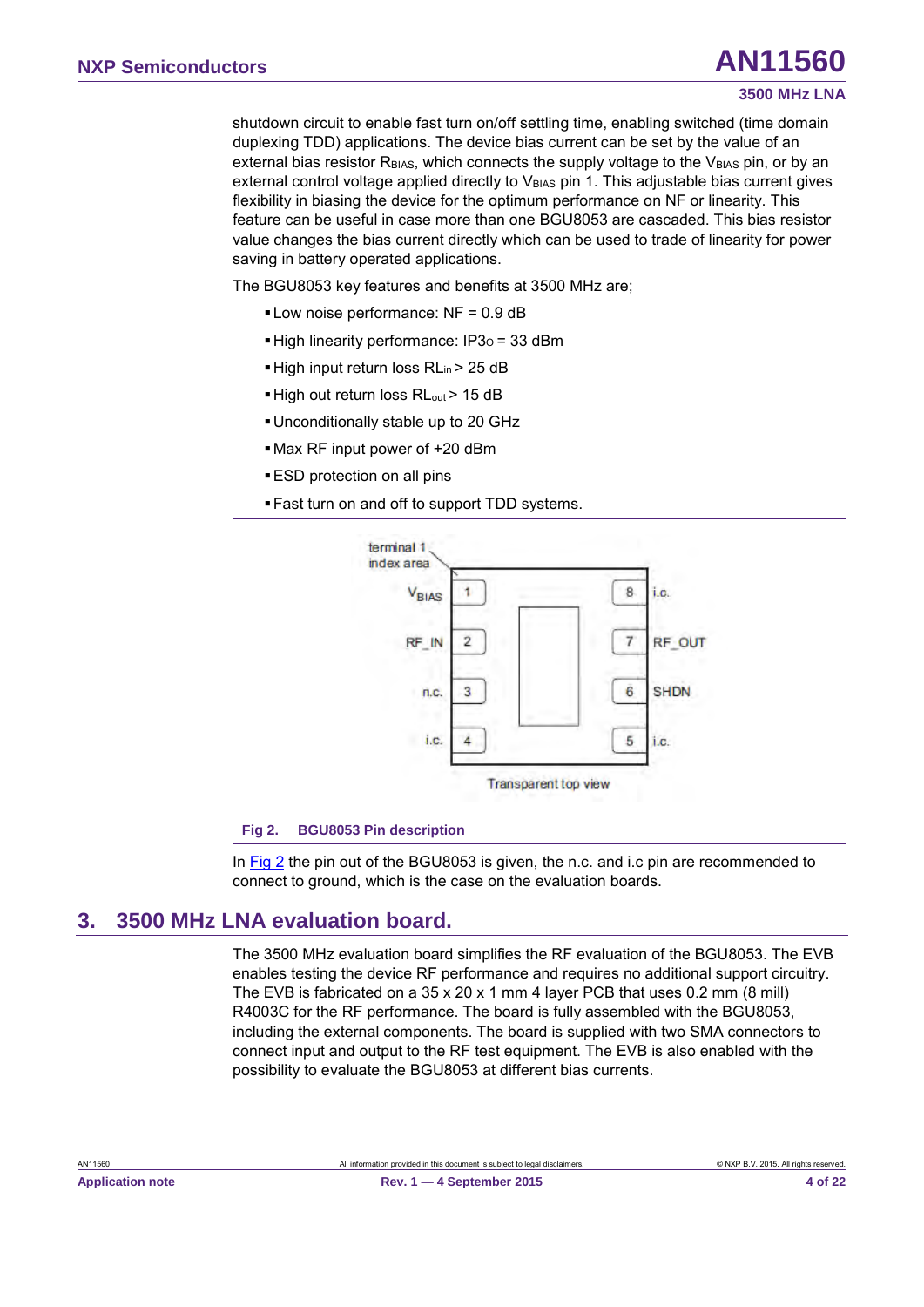### <span id="page-4-2"></span>**3.1 Application circuit**

The BGU8053 has been characterized for S-parameter and Noise-parameters at different bias settings. This data can be downloaded from NXPs website as a zip file, BGU8053 S\_N\_par.zip. The S2P files you can find in this zip file have been used as a small signal model to design this 3500 MHz LNA. The high-pass matching structure that is created by means of L2 and C8, improves the input return loss for better filter integration. Additionally it has the advantage that it cuts of the low frequency gain which increases the stability.

The application board circuit diagram that is implemented on the EVB is shown in [Fig 3](#page-4-0)



<span id="page-4-1"></span><span id="page-4-0"></span>As already indicated the bias current of the BGU8053 can be set by the value R<sub>BIAS</sub>. The evaluation boards are supplied with a 5.1 kΩ bias resistor (I<sub>CC</sub> = 48 mA +/-5 mA @ V<sub>CC</sub>=5 V). If however it is required to evaluate the BGU8053 at different bias currents, resistor R1 which is 0  $\Omega$  can be removed and an external control voltage can be applied to V<sub>BIAS</sub>  $(V_b$  pin) on the bias header X3, see [Fig 3.](#page-4-0)

By applying this separate bias voltage on the  $V_{\text{BIAS}}$  pin of the bias header X3, the  $\text{Icc}$ current can be swept without changing  $R<sub>BIAS</sub>$ . With bias voltage window from 1.5 to 6 V on V<sub>BIAS</sub> while keeping the V<sub>CC</sub> pin on 5 V, I<sub>CC</sub> can be varied from 5-60 mA. In [Fig 4](#page-5-0) the relation between  $I_{\text{cc}}$  and R<sub>BIAS</sub> at V<sub>CC</sub> = 5 V as well as the relation between I<sub>CC</sub> and V<sub>BIAS</sub> with  $R<sub>BIAS</sub> = 5k1$  is shown. In [Fig 4](#page-5-0) you can also find the bias resistor values when applying the BGU8053 at lower supply voltages. Which indicates the BGU805X series can also be biased with lower voltage e.g. 3.3 V which makes it excellent suitable for small cells. In paragraph [4.1](#page-8-0) typical performance of the LNA @ 3.3 V 48 mA is also included.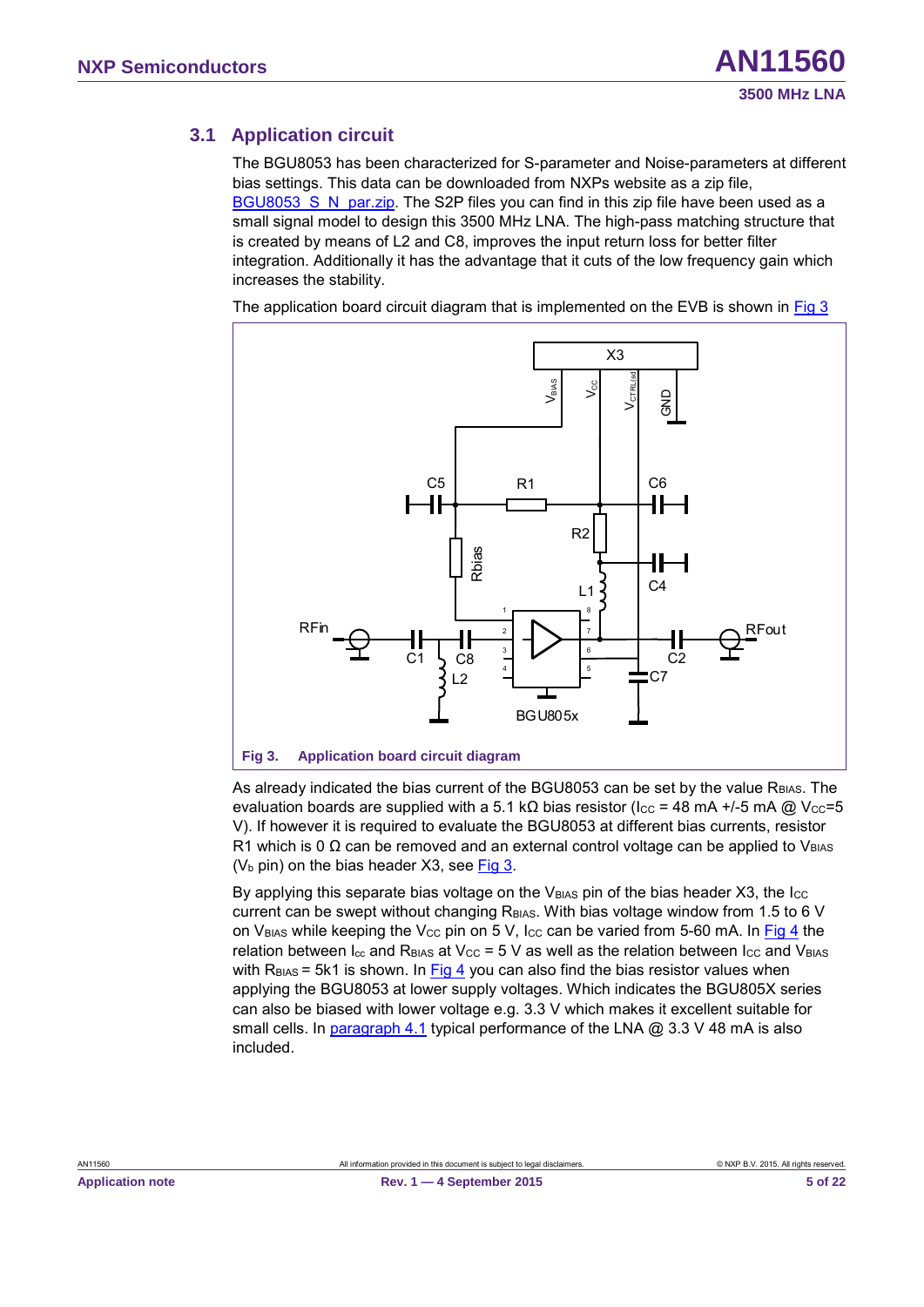

### <span id="page-5-2"></span><span id="page-5-1"></span><span id="page-5-0"></span>**3.2 PCB Layout information**

- A good PCB layout is an essential part of an RF circuit design. The LNA evaluation board can serve as a guideline for laying out a board using the BGU8053.
- The evaluation board uses micro strip coplanar ground structures for controlled impedance lines for the high frequency input and output lines.
- $V_{CC}$  is decoupled by C4 and C6 decoupling capacitors, C4 should be located as close as possible to the device, to avoid AC leakage via the bias lines. For long bias lines it may be necessary to add decoupling capacitors along the line further away from the device.
- The self-resonance frequency of inductor L1 should be chosen above frequency band of interest for good choking. In this case the Murata LQW15 series has been used.
- Inductor L2 and capacitor C8 are creating the high pass matching structure and are in that sense critical the input return loss at the frequency of interest.
- C1 and C2 are DC blocking capacitors, and not critical, C1 might not be necessary if a previous stage is not driving DC current. If C1 however is used and it should be <100pF for short turn on/off time.
- C5 is not mounted on the evaluation boards, but can be used as additional  $V_{\text{CC}}$ decoupling, but is not critical to the RF performance.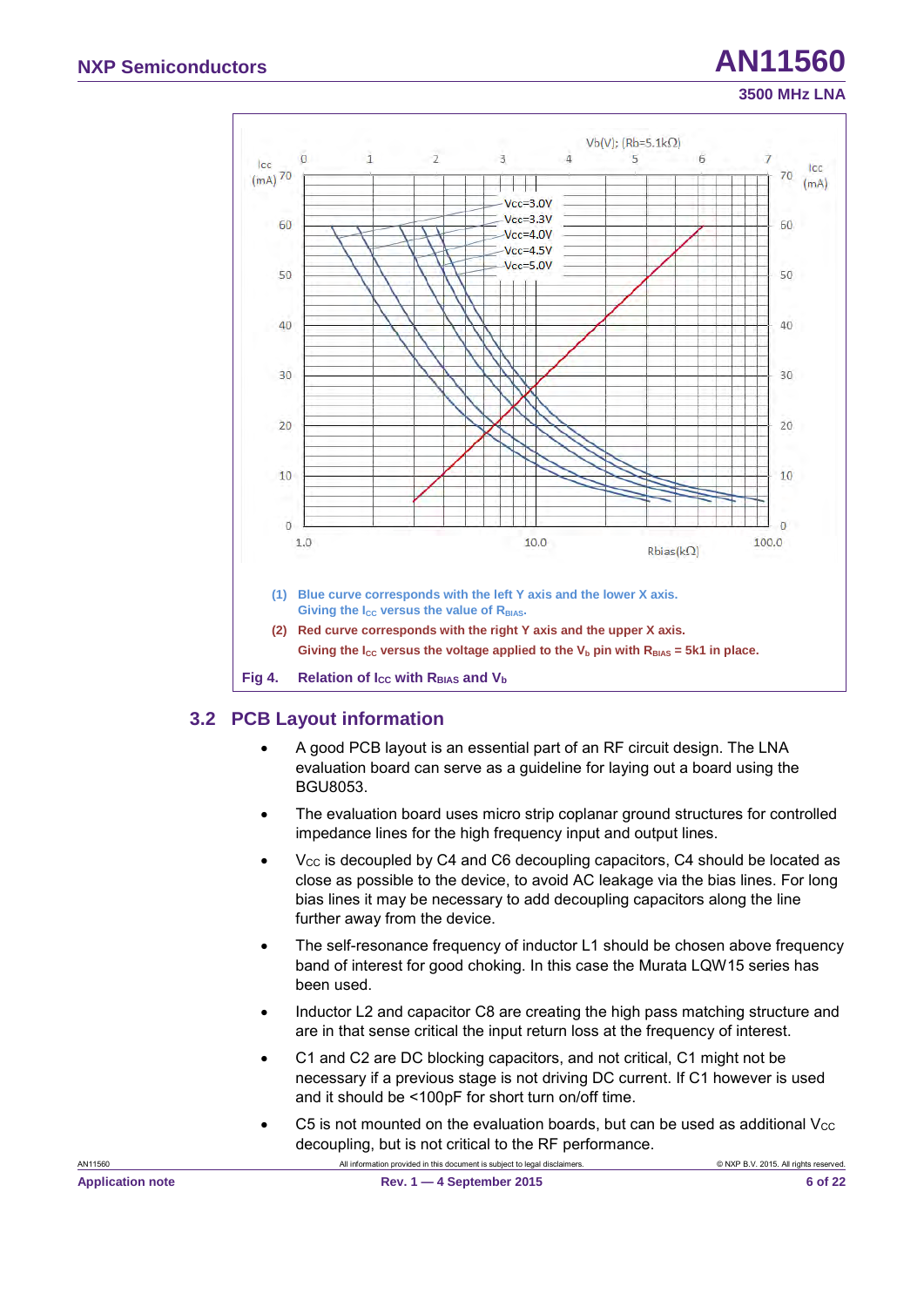- C7 is used to decouple the shutdown pin.
- R2 increases the low frequency stability.
- Proper grounding of the GND pins is also essential for good RF performance. Either connect the GND pins directly to the ground plane or through vias, or do both, which is recommended. The layout and component placement of the BGU8053 evaluation board is given in [Fig 5](#page-6-0)



### <span id="page-6-2"></span><span id="page-6-1"></span><span id="page-6-0"></span>**3.2.1 PCB stack and recommended footprint.**

The PCB material used to implement the LNA is a 0.2 mm (8 mil) RO4003C low loss printed circuit board which is merged to a 0.51 mm (20 mil) prepreg and a 0.254 mm (10 mil) FR4 layer for mechanical stiffness. See [Fig 6a](#page-7-0)

The official drawing of the recommended footprint can be found via following link, sot1327-1 fr.pdf. If micro strip coplanar PCB technology is used it is recommended to use at least 4 ground-via holes of 300um this is also used on the EVBs as shown in [Fig](#page-7-0)  [6](#page-7-0)[b.](#page-7-1)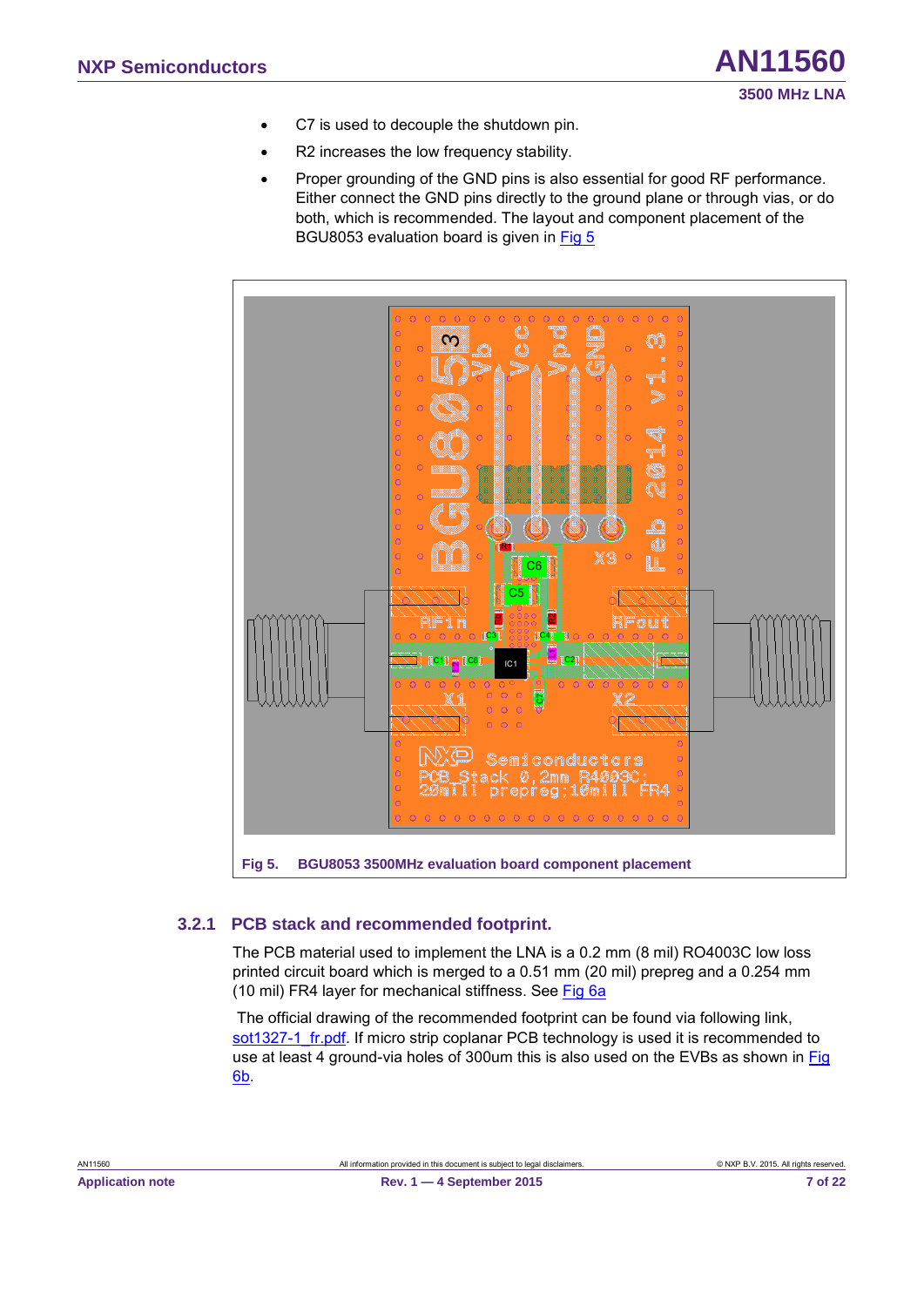

### <span id="page-7-5"></span><span id="page-7-4"></span><span id="page-7-3"></span><span id="page-7-2"></span><span id="page-7-0"></span>**3.3 Bill of materials**

<span id="page-7-1"></span>[Table 1](#page-7-2) gives the bill of materials as is used on the EVB.

#### **Table 1. BOM**

| <b>Designator</b> | <b>Description</b> | <b>Footprint</b> | Value | <b>Supplier Name/type</b>                      | <b>Comment/function</b> |
|-------------------|--------------------|------------------|-------|------------------------------------------------|-------------------------|
| IC <sub>1</sub>   | <b>BGU8053</b>     |                  |       |                                                |                         |
| <b>PCB</b>        | 20x35x1mm          |                  |       | KOVO                                           | RO4003C PCB v 1.3       |
| C1, C2            | Capacitor          | 0402             | 100pF | Various                                        | DC block                |
| C <sub>4</sub>    | Capacitor          | 0402             | 1nF   | Various                                        | RF decoupling           |
| C <sub>5</sub>    | Capacitor          | 0806             | 4.7uF | Various                                        | Optional                |
| C6                | Capacitor          | 0806             | 4.7uF | Various                                        | LF Decoupling           |
| C7                | Capacitor          | 0402             | 100pF | Various                                        | Decoupling              |
| C8                | Capacitor          | 0402             | 1pF   | Various                                        | Input match             |
| L1                | <b>Inductor</b>    | 0402             | 15nH  | Murata LQW15                                   | Bias choke/Output match |
| L <sub>2</sub>    | Inductor           | 0402             | 2.5nH | Murata LQW15                                   | Input match             |
| R <sub>1</sub>    | Resistor           | 0402             | 00hm  | Various                                        |                         |
| R2                | Resistor           | 0402             | 10Ohm | Various                                        | stability               |
| <b>Rbias</b>      | Resistor           | 0402             | 5k1   | Various                                        | Bias setting            |
| X1, X2            | <b>SMA RF</b>      |                  |       | Johnson, End launch                            | <b>RF</b> connections   |
|                   | connector          |                  |       | SMA 142-0701-841                               |                         |
| X3                | DC header          |                  |       | Molex, PCB header, right<br>angle, 1 row 4 way | DC connections          |

AN11560 All information provided in this document is subject to legal disclaimers. © NXP B.V. 2015. All rights reserved.

**3500 MHz LNA**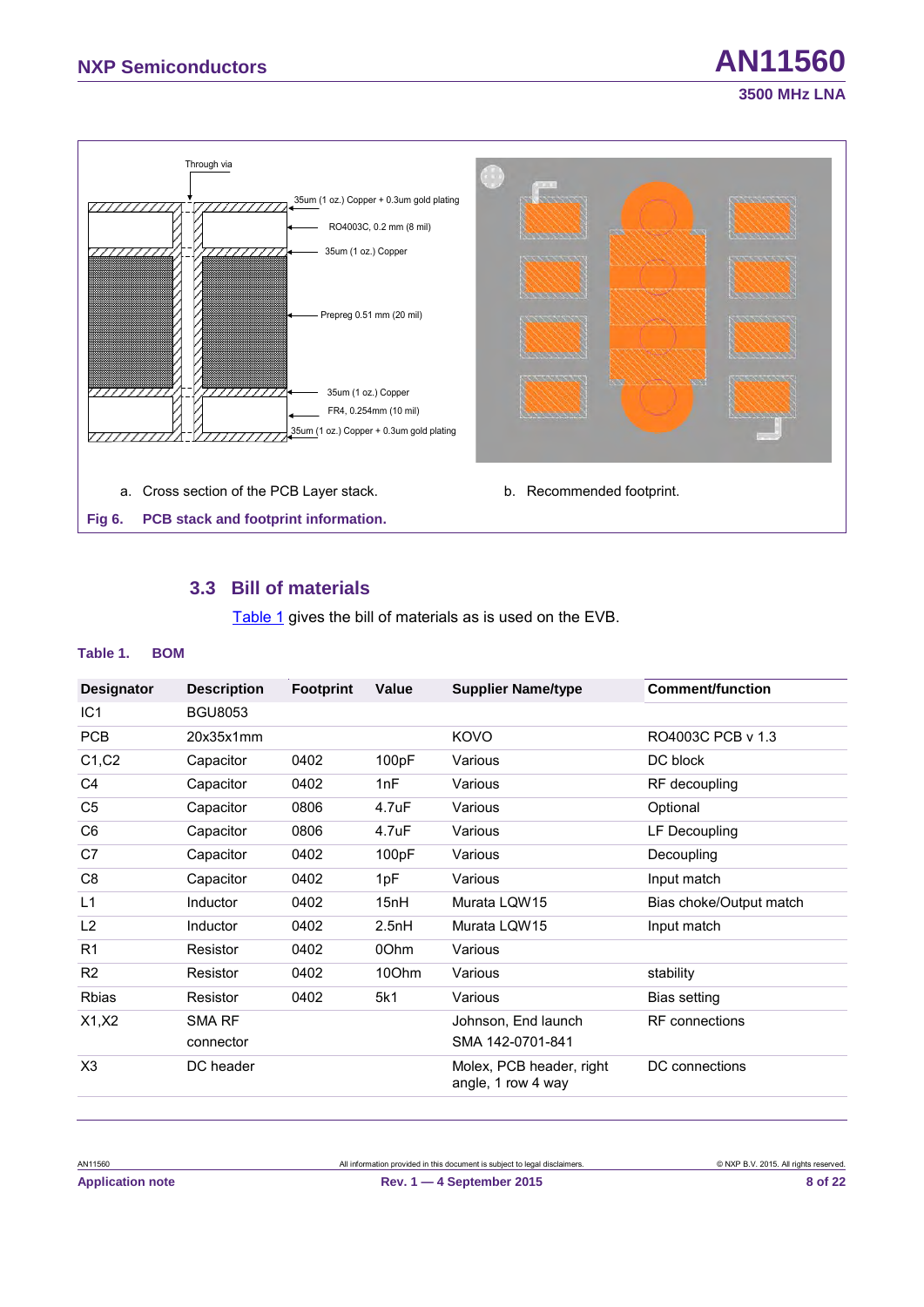### <span id="page-8-4"></span>**4. Measurement results**

### <span id="page-8-5"></span><span id="page-8-3"></span><span id="page-8-1"></span><span id="page-8-0"></span>**4.1 Typical board performance**

The values given in **Table 2** are typical values of >25 boards measured.

### **Table 2. Typical board performance**

*F=3500MHz; Vcc=5V;Tamb=25°C; input and output 50Ω;Rbias=5.1kΩ.* 

| Symbol                | <b>Parameter</b>                        | <b>Conditions</b>                                          | <b>Typ</b> | <b>Typ</b> | Unit |
|-----------------------|-----------------------------------------|------------------------------------------------------------|------------|------------|------|
| <b>V<sub>cc</sub></b> | Supply voltage                          |                                                            | 5          | 3.3        | V    |
| $_{\rm lcc}$          | Supply current                          |                                                            | 48         | 48         | mA   |
| Gass                  | Associated gain                         |                                                            | 14.8       |            | dB   |
| <b>NF</b>             | Noise figure                            |                                                            | 110.9      | 0.95       | dB   |
| $P_{L((1dB)}$         | Output power at 1dB gain<br>compression |                                                            | 15.9       | 13.8       | dBm  |
| IP3 <sub>0</sub>      | Output third-order intercept point      | 2-tone; tone spacing = $1MHz$ ; $P_i = -15dBm$<br>per tone | 33         | 30         | dBm  |
| $RL_{in}$             | Input return loss                       |                                                            | 25         | 24.5       | dB   |
| RLout                 | Output return loss                      |                                                            | 15         | 15.3       | dB   |
| <b>ISL</b>            | <b>Isolation</b>                        |                                                            | 22         | 22         | dB   |
| $T_{s(pon)}$          | Power-on settling time                  | $P_i = -20$ dBm; SHDN(pin 6) from High to<br>Low           | 150        | 150        | ns   |
| $T_{\text{s(poff)}}$  | Power-off settling time                 | $P_i = -20$ dBm; SHDN(pin 6) from Low to<br>High           | 43         | 43         | ns   |
|                       |                                         |                                                            |            |            |      |

<span id="page-8-2"></span>[1] Board losses have been de-embedded.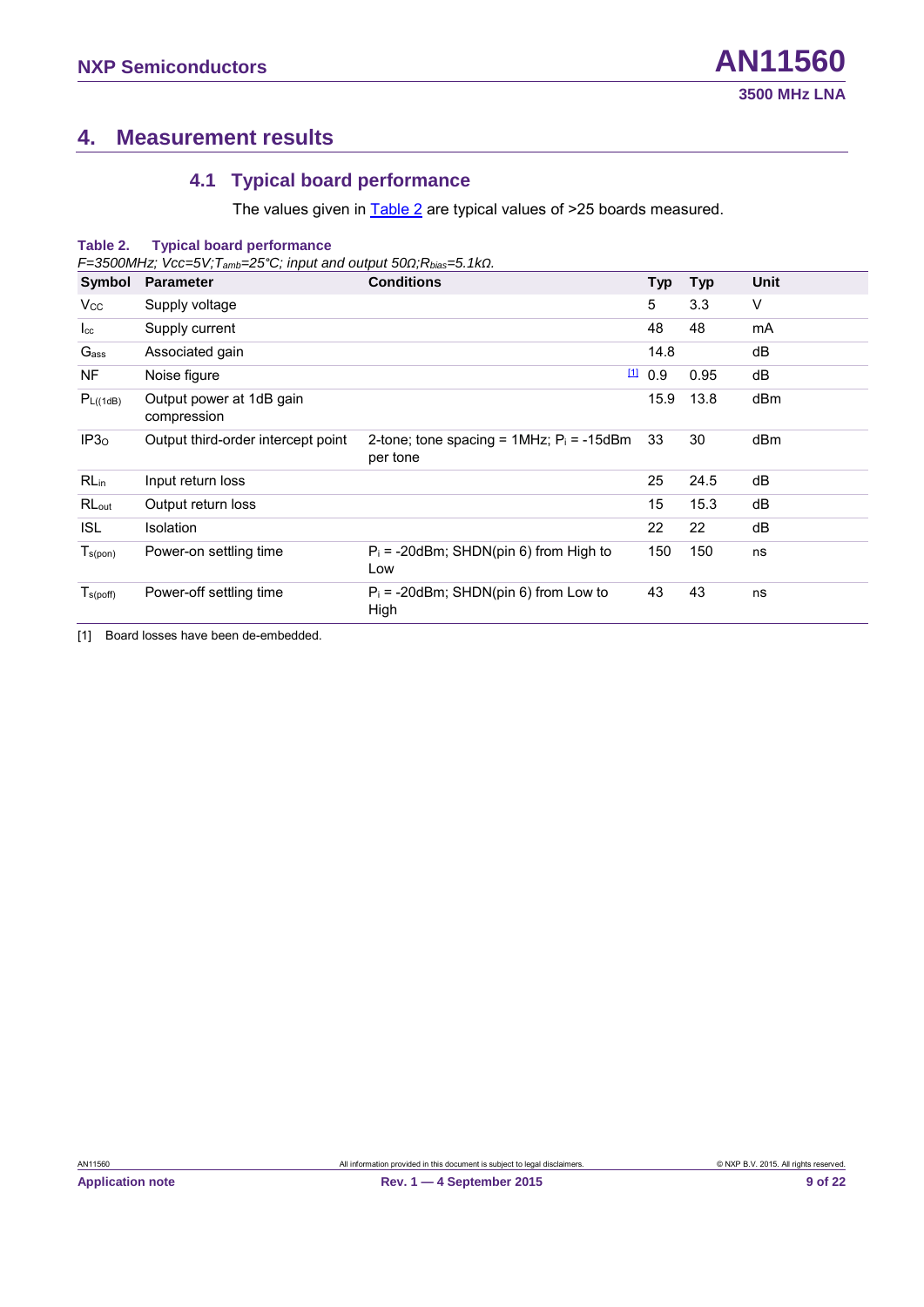### <span id="page-9-2"></span>**4.2 S\_Parameters**

The measured S-parameters are given in [Fig 7.](#page-9-0) For the measurements, a typical BGU8053 3500MHz EVB is used. All the S-parameter measurements have been carried out using the setup in [Fig 13a.](#page-15-0)



<span id="page-9-1"></span><span id="page-9-0"></span>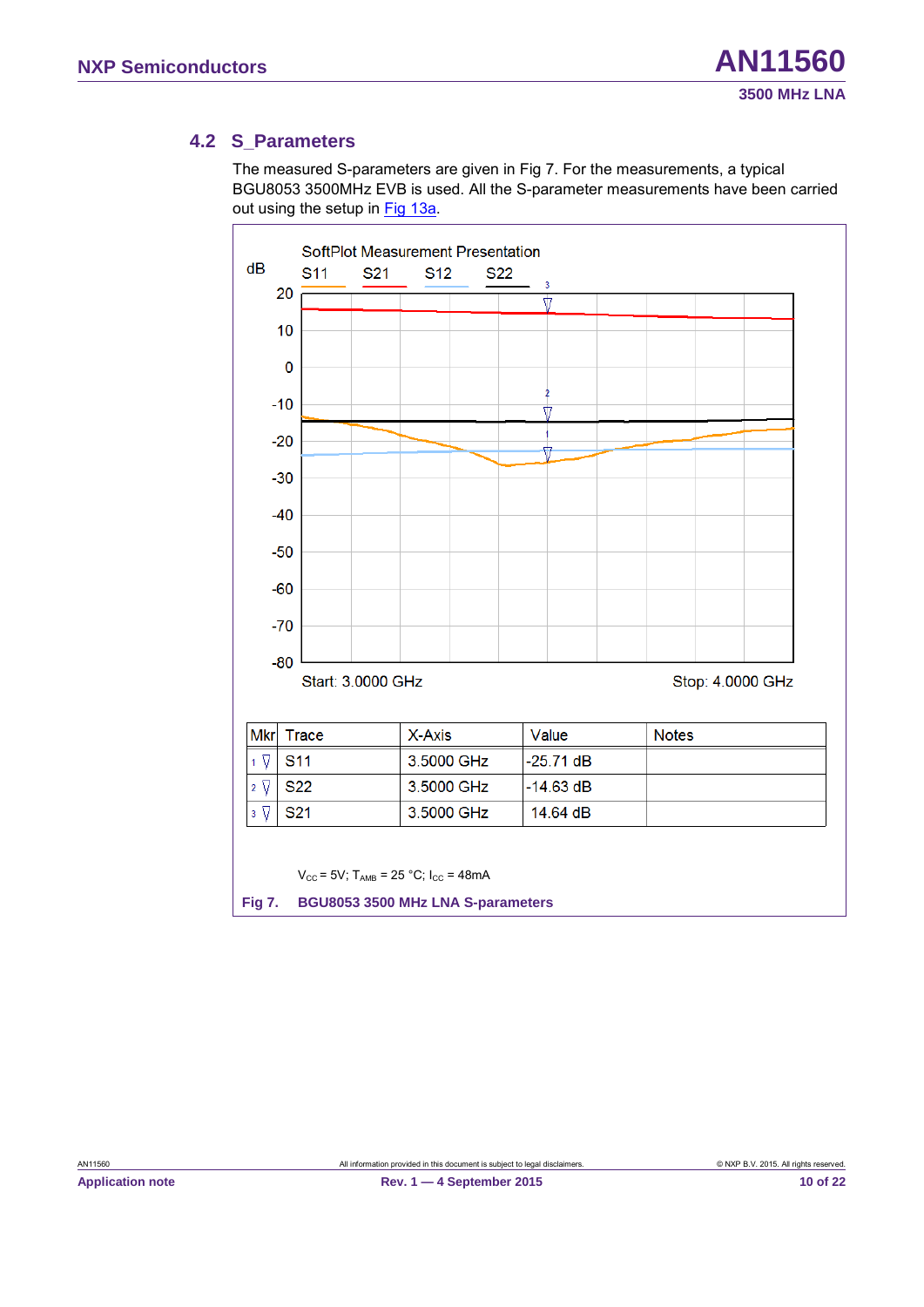### <span id="page-10-2"></span>**4.3 1dB Gain compression point.**

The measured Gain versus input power is given in [Fig 8](#page-10-0) for the measurements, a typical BGU8053 3500MHz EVB is used. All the P1dB measurements have been carried out using the setup in [Fig 13a.](#page-15-0)

| Trc1              |                                                                                                                                      | dB Mag 0.5 dB / Ref 12.5 dB |                   | Cal PCal |         |                          |                                    | 1          |
|-------------------|--------------------------------------------------------------------------------------------------------------------------------------|-----------------------------|-------------------|----------|---------|--------------------------|------------------------------------|------------|
| S21               |                                                                                                                                      |                             |                   |          | Cmp In: | • Trac Stat:<br>Cmp Out: | rc1 S21<br>$2.4$ dBm<br>$15.9$ dBm |            |
| 145<br>140        |                                                                                                                                      |                             |                   |          |         |                          |                                    |            |
| 13.5              |                                                                                                                                      |                             |                   |          |         | Cmp                      |                                    |            |
| $130 -$           |                                                                                                                                      |                             |                   |          |         |                          |                                    |            |
| 12.5              |                                                                                                                                      |                             |                   |          |         |                          |                                    |            |
| $-12.0$           |                                                                                                                                      |                             |                   |          |         |                          |                                    |            |
| $-11.5$           |                                                                                                                                      |                             |                   |          |         |                          |                                    |            |
| $-11.0$           |                                                                                                                                      |                             |                   |          |         |                          |                                    |            |
| $+0.5$            |                                                                                                                                      |                             |                   |          |         |                          |                                    |            |
|                   |                                                                                                                                      |                             |                   |          |         |                          |                                    |            |
|                   | Ch1 Base Pwr Start -12 dBm                                                                                                           |                             | Base Freq 3.5 GHz |          |         |                          |                                    | Stop 8 dBm |
| 9/4/2015, 1:37 PM | (1) $V_{\text{CC}} = 5 \text{ V}$ ; T <sub>AMB</sub> = 25 °C; I <sub>CC</sub> = 48 mA<br>(2) $P_i1dB = 2.4$ dBm; $P_i1dB = 15.9$ dBm |                             |                   |          |         |                          |                                    |            |
| <b>Fig 8.</b>     | BGU8053 3500MHz LNA 1dB gain compression                                                                                             |                             |                   |          |         |                          |                                    |            |

<span id="page-10-1"></span><span id="page-10-0"></span>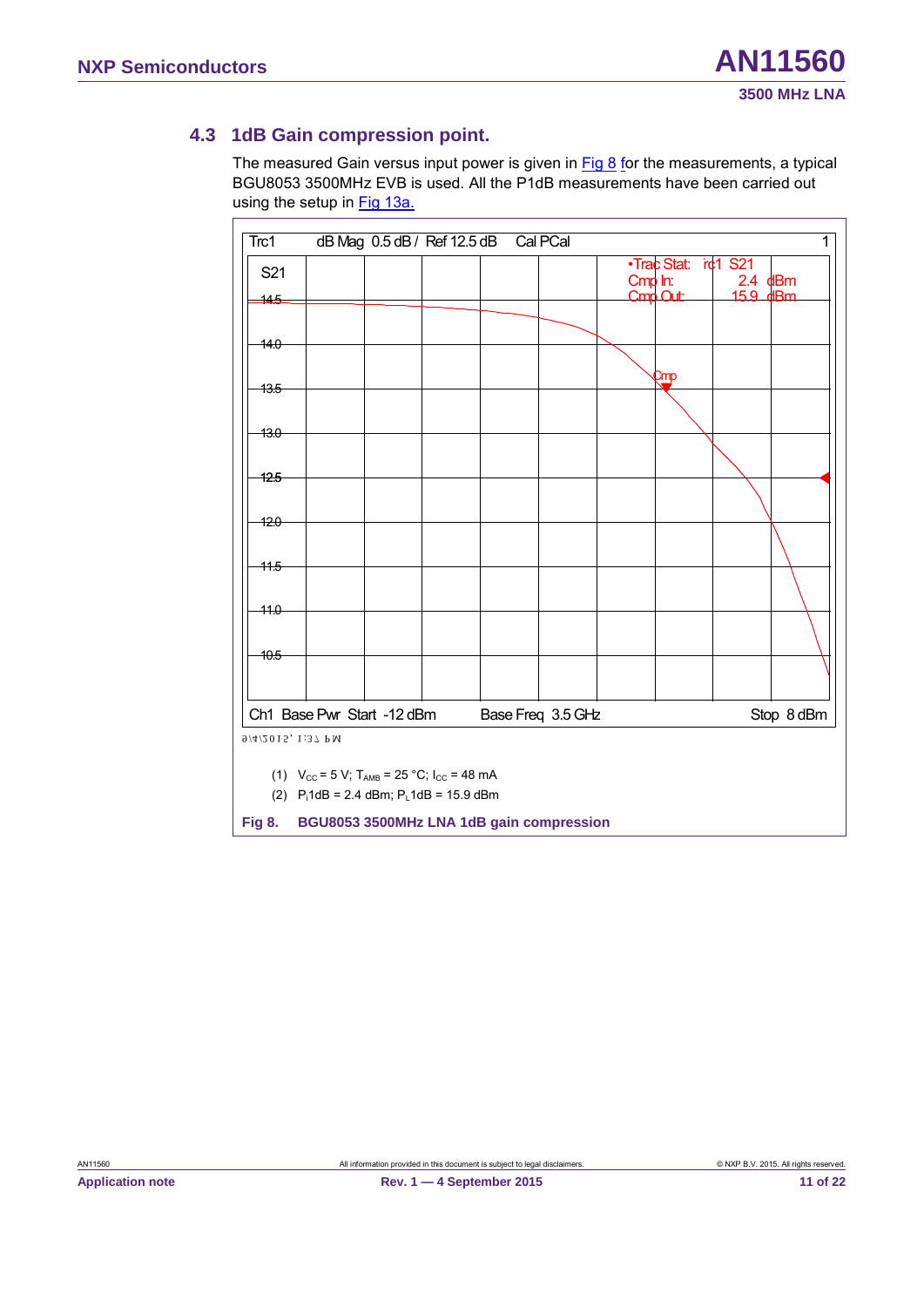### <span id="page-11-2"></span>**4.4 Noise figure**

The measured noise figure are given in [Fig 9](#page-11-0) For the measurements, a typical BGU8053 3500MHz EVB is used. The noise figure measurement have been carried out using the setup in [Fig 13b](#page-15-0)

| RBW:     | 1 MHz               |            | RF Atten.        | 0 dB            |      | 2nd Stage Corr.        | $\overline{on}$ |     |
|----------|---------------------|------------|------------------|-----------------|------|------------------------|-----------------|-----|
| Average: | 10                  |            | Auto Ref Level   | $\overline{on}$ |      | <b>Image Rejection</b> | m.              |     |
|          |                     |            |                  | isles           |      |                        |                 |     |
| RF:      | $4$ GHz             |            | <b>ENR</b>       | 5.07 dB         |      | NF.                    | 1.13dB          |     |
| LO:      | m                   |            | Loss In          | 0 dE            |      | Noise Temp.            | 94.77 K         |     |
| IF:      | DO.                 |            | Loss Out         | 0 dB            |      | Gain                   | 13.4 dB         |     |
|          | <b>Noise Figure</b> |            |                  |                 |      |                        | Gain            |     |
|          | Ref<br>$-30$ dBm    | <b>SWT</b> | 10 <sub>ms</sub> |                 |      |                        |                 |     |
|          |                     |            |                  |                 |      |                        |                 |     |
| 4.5      |                     |            |                  |                 |      |                        | $15 -$          |     |
|          |                     |            |                  |                 |      |                        |                 |     |
| 4        |                     |            |                  |                 |      |                        | $14 -$          | SGL |
|          |                     |            |                  |                 |      |                        |                 |     |
| 3.5      |                     |            |                  |                 |      |                        | 13              |     |
|          |                     |            |                  |                 |      |                        |                 |     |
| 3        |                     |            |                  |                 |      |                        | $12 -$          |     |
|          |                     |            |                  |                 |      |                        |                 |     |
| 2.5      |                     |            |                  |                 |      |                        | 11              |     |
| $2 -$    |                     |            |                  |                 |      |                        |                 |     |
|          |                     |            |                  |                 |      |                        | $10 -$          |     |
| 1.5      |                     |            |                  |                 |      |                        | 9               |     |
|          |                     |            |                  |                 |      |                        |                 |     |
| 1        |                     |            |                  |                 |      |                        |                 |     |
|          |                     |            |                  |                 |      |                        |                 |     |
| 0.5      |                     |            |                  |                 |      |                        |                 |     |
|          |                     |            |                  |                 |      |                        |                 |     |
|          |                     |            |                  |                 | (RF) |                        |                 |     |
|          | 3.000 GHz           |            |                  | 100.000 MHz/div |      |                        | 4.000 GHz       |     |

<span id="page-11-1"></span><span id="page-11-0"></span>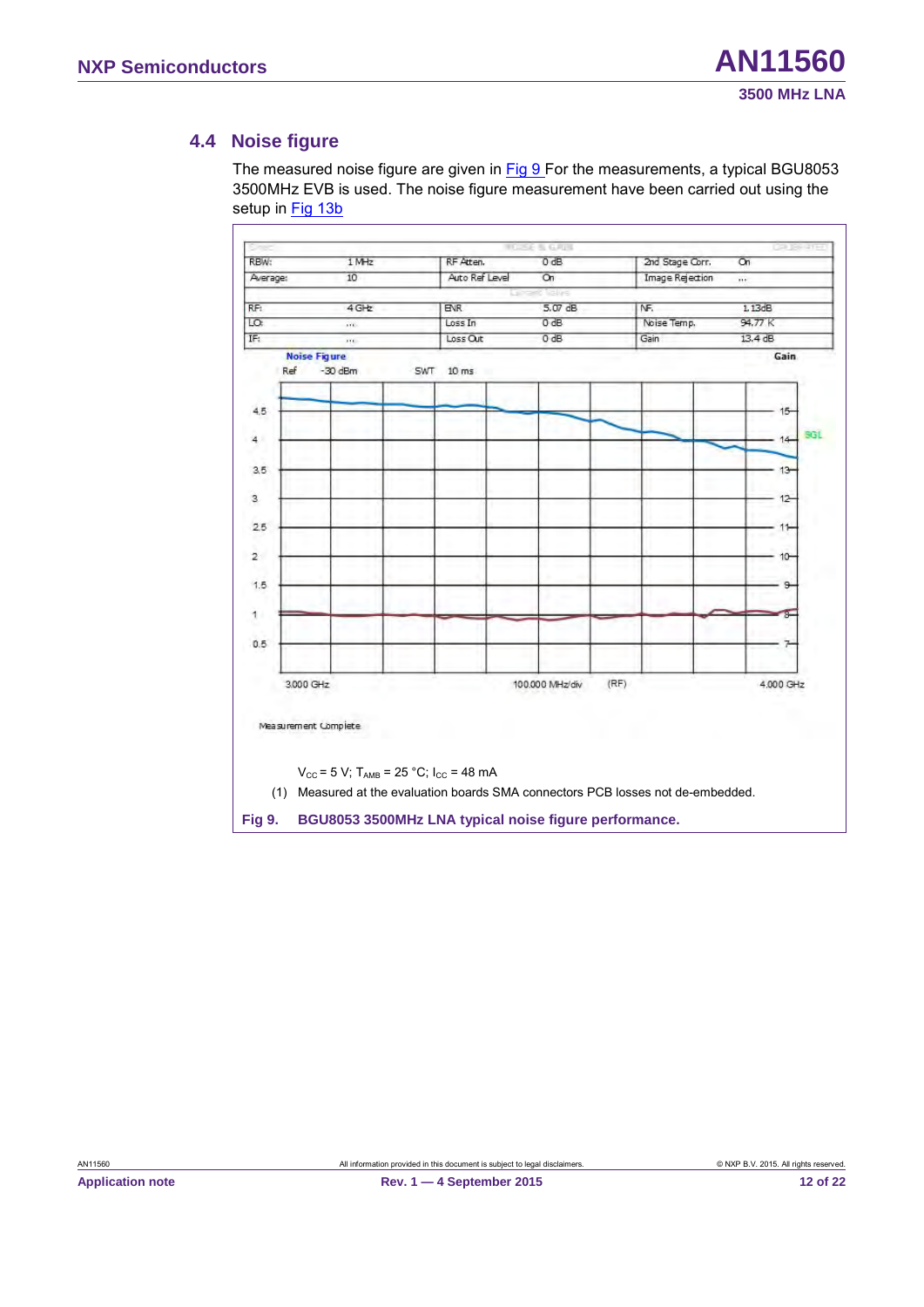### <span id="page-12-2"></span>**4.5 3rd order intercept point, output referred**

The evaluation board provided in the customer evaluation kit is automatically measured on linearity using the set-up shown in **Fig 13a** Alternatively the setup given in [Fig 13c](#page-15-0) can be used, which is done for the spectrum plot in [Fig 10.](#page-12-0) For the measurements, a typical BGU8053 3500MHz EVB is used.

<span id="page-12-1"></span>

<span id="page-12-0"></span>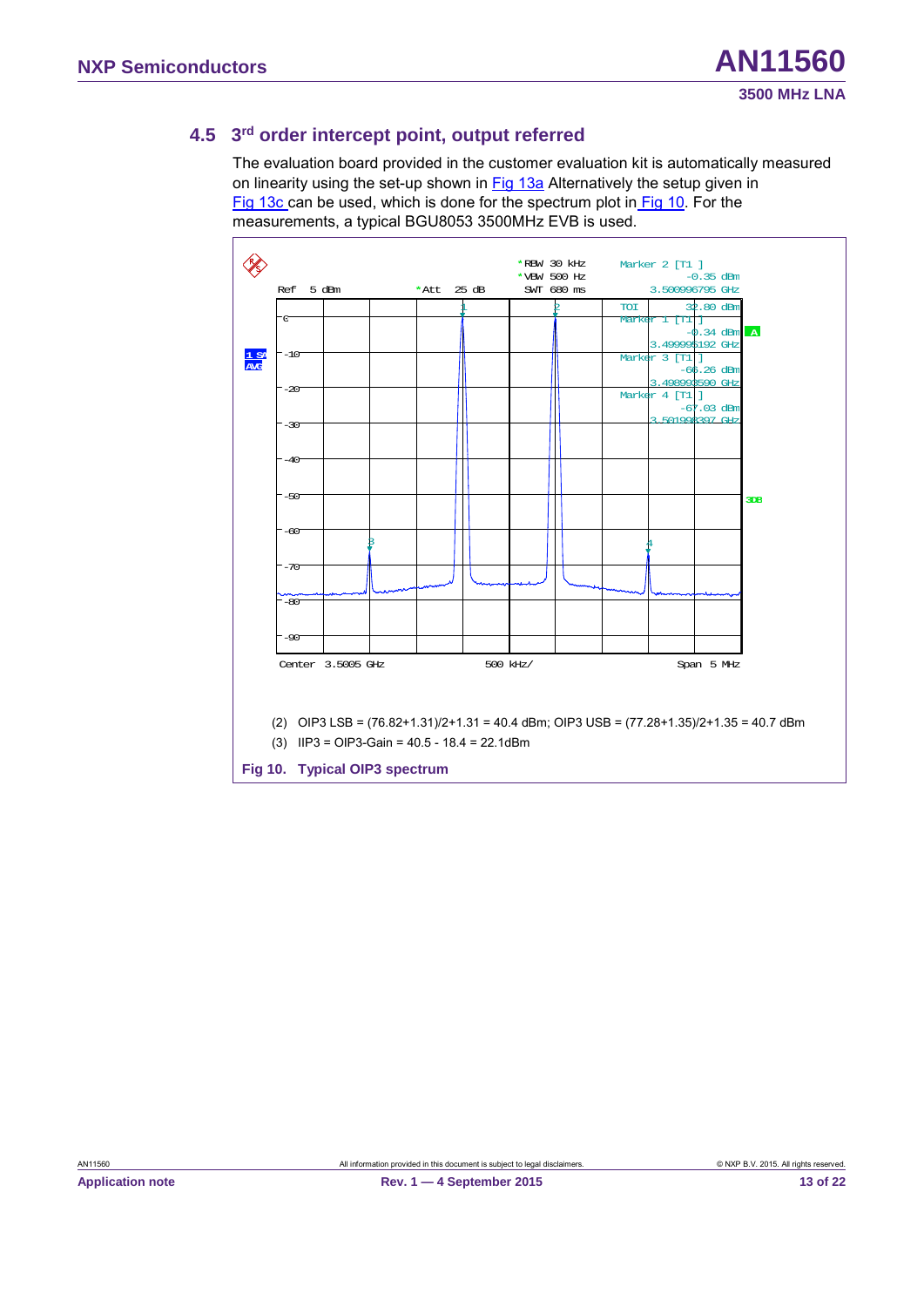### <span id="page-13-4"></span>**4.6 Power on/off settling time.**

The power on/off settling time curves shown in [Fig 11](#page-13-0) and [Fig 12](#page-13-1) are being measured using the setup shown in [Fig 13d](#page-15-0) and described in paragraph [5.5.](#page-16-0)



<span id="page-13-2"></span>Yellow curve SHDN control voltage Blue curve output of the detector diode

#### <span id="page-13-0"></span>**Fig 11. Power on/off settling time using the SHDN pin(6)**

<span id="page-13-3"></span><span id="page-13-1"></span>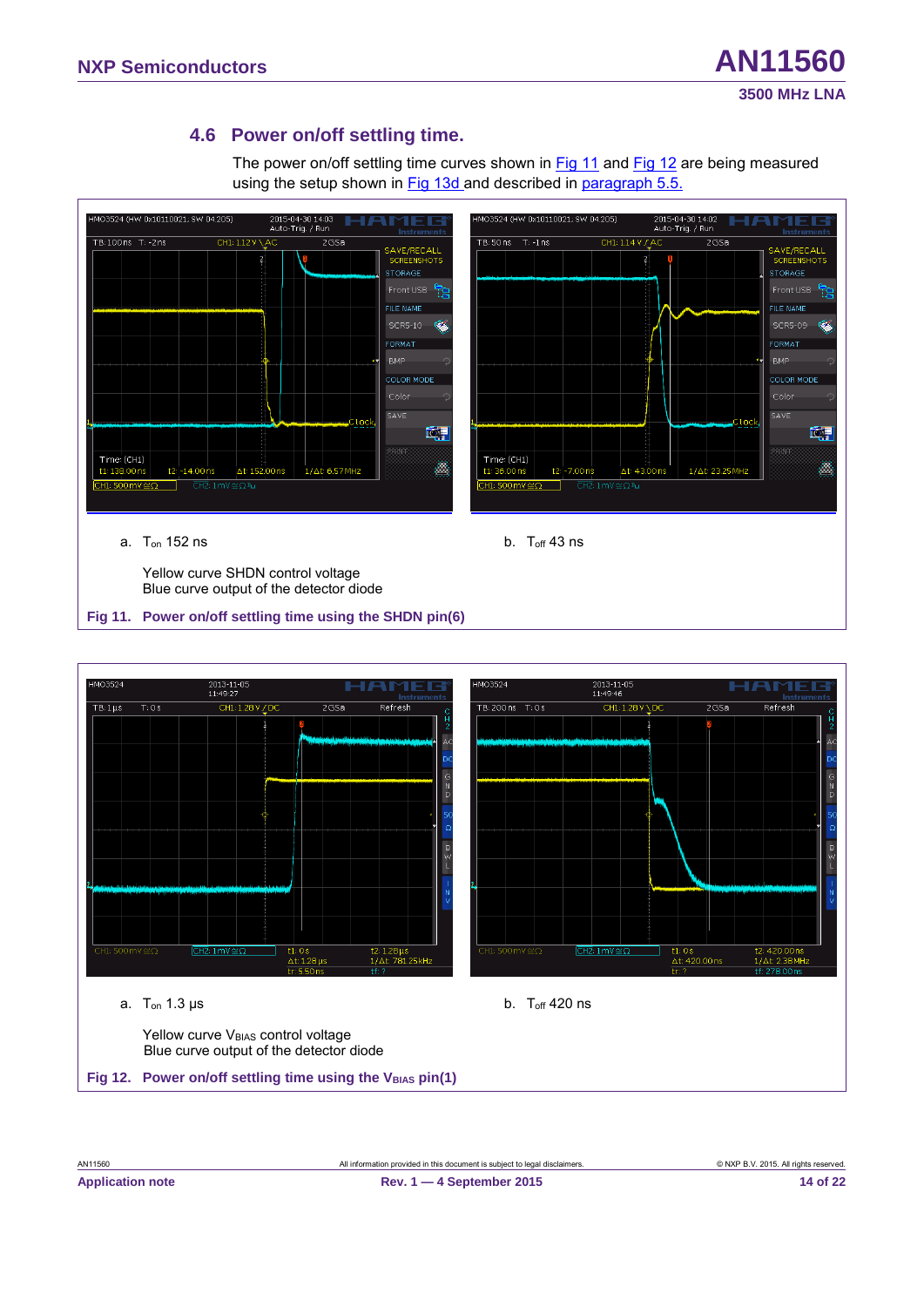<span id="page-14-0"></span>

| Table 3. Typical power on/off settling time |          |           |       |  |  |  |
|---------------------------------------------|----------|-----------|-------|--|--|--|
| Measured on BGU8053 3500MHz EVB.            |          |           |       |  |  |  |
| <b>Control pin</b>                          | Power on | Power off | Units |  |  |  |
| <b>SHDN</b>                                 | 0.150    | 0.04      | μs    |  |  |  |
| Vbias                                       | 1.3      | 0.42      | μs    |  |  |  |

### <span id="page-14-1"></span>**5. Measurement methods and setups.**

### <span id="page-14-2"></span>**5.1 Required Measurement Equipment**

In order to measure the evaluation board, the following is necessary:

- $\checkmark$  2 (channel) DC Power Supply up to 100 mA at 5 V, to set V<sub>cc</sub> and eventual Vbias.
- $\checkmark$  Two RF signal generators capable of generating RF signals up to 2 GHz
- $\checkmark$  An RF spectrum analyzer that covers at least the operating frequencies and a few of the harmonics. Up to 6 GHz should be sufficient.
- <span id="page-14-3"></span> $\checkmark$  A network analyzer for measuring gain, return loss and reverse isolation
- $\checkmark$  Noise figure analyser and noise source
- $\checkmark$  Proper RF cables with male SMA connectors.

### **5.2 Connection and setup**

The typical values shown in this report have been measured on the fully automated test setups shown in [Fig 13](#page-15-0)

Please follow the steps below for a step-by-step guide to operate the LNA evaluation board and testing the device functions.

- 1. Connect the DC power supply to the  $V_{CC}$  and GND terminals. Set the power supply to 5 V
- 2. Connect the RF signal generator and the spectrum analyzer to the RF input and the RF output of the evaluation board, respectively. Do not turn on the RF output of the signal generator yet, set it to approximately -30 dBm output power at the center frequency of the wanted frequency band and set the spectrum analyzer at the same center frequency and a reference level of 0 dBm.
- 3. Turn on the DC power supply and it should read approximately 48 mA.
- 4. Enable the RF output of the generator: The spectrum analyzer displays a tone around -11.5 dBm.
- 5. Instead of using a signal generator and spectrum analyzer one can also use a network analyzer in order to measure gain as well as in- and output return loss and P1dB (see [Fig 13a\)](#page-15-0)
- 6. For noise figure evaluation, either a noise figure analyzer or a spectrum analyzer with noise option can be used. The use of a 5 dB noise source, like the Agilent 364B, is recommended. When measuring the noise figure of the evaluation board, any kind of adaptors, cables etc. between the noise source and the evaluation board should be minimized, since this affects the noise figure (se[e Fig 13b](#page-15-0)).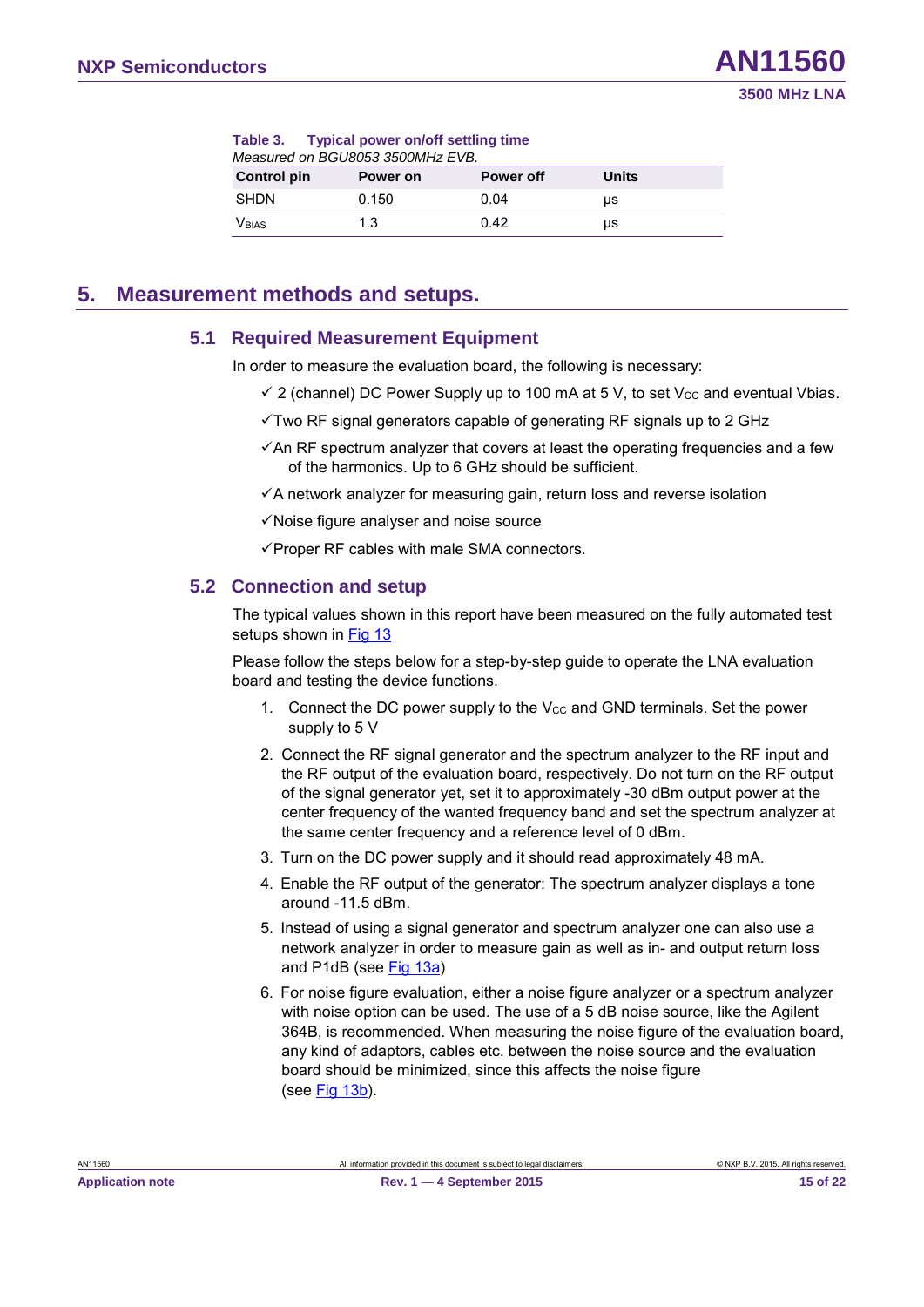

### <span id="page-15-2"></span><span id="page-15-1"></span><span id="page-15-0"></span>**5.3 Noise figure measurement setup**

In [Fig 13b](#page-15-0) the noise figure measurement set-up is shown, this is intended as a guide only, substitutions can be made. For sub 1 dB noise figure levels like the BGU8053 has it is recommended to perform the noise-measurements in a Faraday's cage or at least put the DUT in a shielded environment. This is recommended to avoid any interference of cellular frequencies that are in the same frequency range. A spectrum analyzer with noise option. A 5dB ENR noise source was used. To achieve the lowest possible setup noise figure an external pre amplifier is also recommended. The Noise figure value in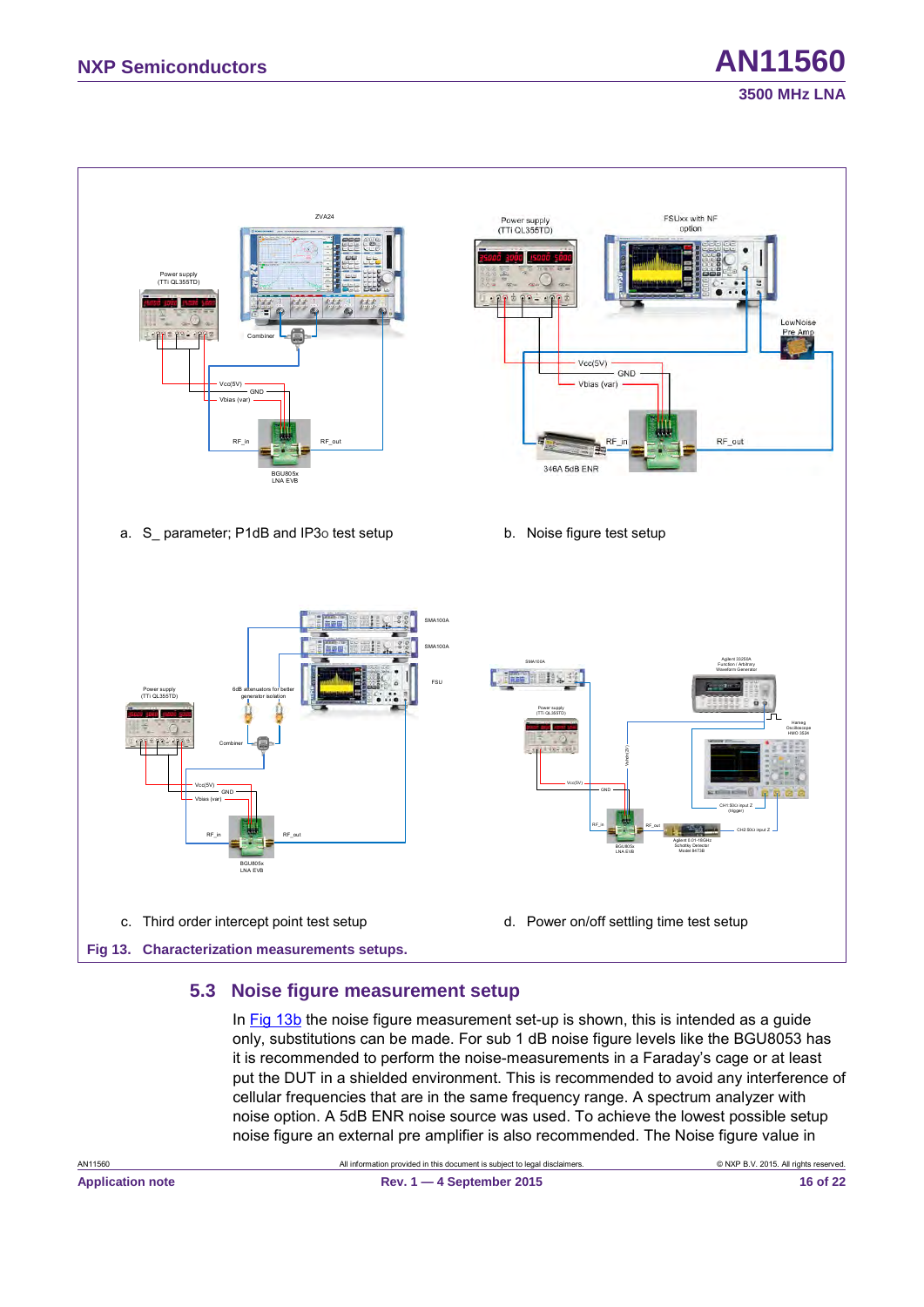<span id="page-16-1"></span>[Fig 9](#page-11-0) is the value measured at the evaluation board SMA connectors. Correcting for the connector and PCB loss will end up in 0.1dB lower noise figure.

### **5.4 Third order intercept**

<span id="page-16-2"></span>The bias choke L1 on the application board is determined empirically in order to get the best OIP3 as well as keeping good output return loss. The low ohmic source impedance provided by the matching circuit L1 and C8 also improves the linearity. In [\[1\]](#page-17-0) the effect on linearity of SiGe BiCMOS BJTs and the advantage of using low source impedances at the low frequencies of the  $2<sup>nd</sup>$  order mixing terms is described. When measuring the high OIP3 values it is essential check the capabilities of the used measurement equipment. Be aware that the measurement set-up itself is not generating dominating IM3 levels. Advised is to do a THRU measurement without a DUT first.

### <span id="page-16-0"></span>**5.5 Power on/off settling time**

When using the BGU8053 in TDD applications power on/off switching can be controlled via both the SHDN pin as well as the Vbias pin. It is preferred to use the SHDN pin. Both pins require less than 1 mA driving current which means they are CMOS compatible. This enables LNA switching directly via a micro controller.

There is an alternative way of switching the LNA, by switching the overall supply. In this case the switching time is limited by the time constant created by C6 x RBIAS. So additional to lowering the value of C1 the decoupling capacitor C6 (4.7  $\mu$ F) also has to be decreased to values <10 nF. Please note that lowering the low frequency decoupling capacitor makes the circuit more sensitive to  $V_{\text{cc}}$  modulation of the  $2^{nd}$  order mixing products.

The setup used to measure the power on/off settling time is shown in [Fig 13d.](#page-15-0) This can be used as a guidance to determine the power on/off settling time. The waveform generator is used to provide the control voltage on either the SHDN pin  $(6)$  or the V<sub>BIAS</sub> pin (1).

Set the waveform generator Agilent 33250 to square mode and the output amplitude to required voltage for the used control pin, with 50  $\Omega$  output impedance. Set the RF signal generator output level to -25dBm at 450MHz and increase its level until the peak detector output level is about 5mV on 1mV/division, the signal generator RF output level is approximately -20 dBm.

A peak detector is needed to detect the high frequency AC signal at the output of the DUT, representing it as a DC voltage equal to the peak level of the applied AC signal.

It is very important to keep the cables as short as possible at input and output of the LNA so the propagation delay difference on cables between the two channels is minimized. It is also critical to set the oscilloscope input impedance to 50  $\Omega$  on channel 2 so the diode detector can discharge quickly to avoid a false result on the Turn OFF time testing.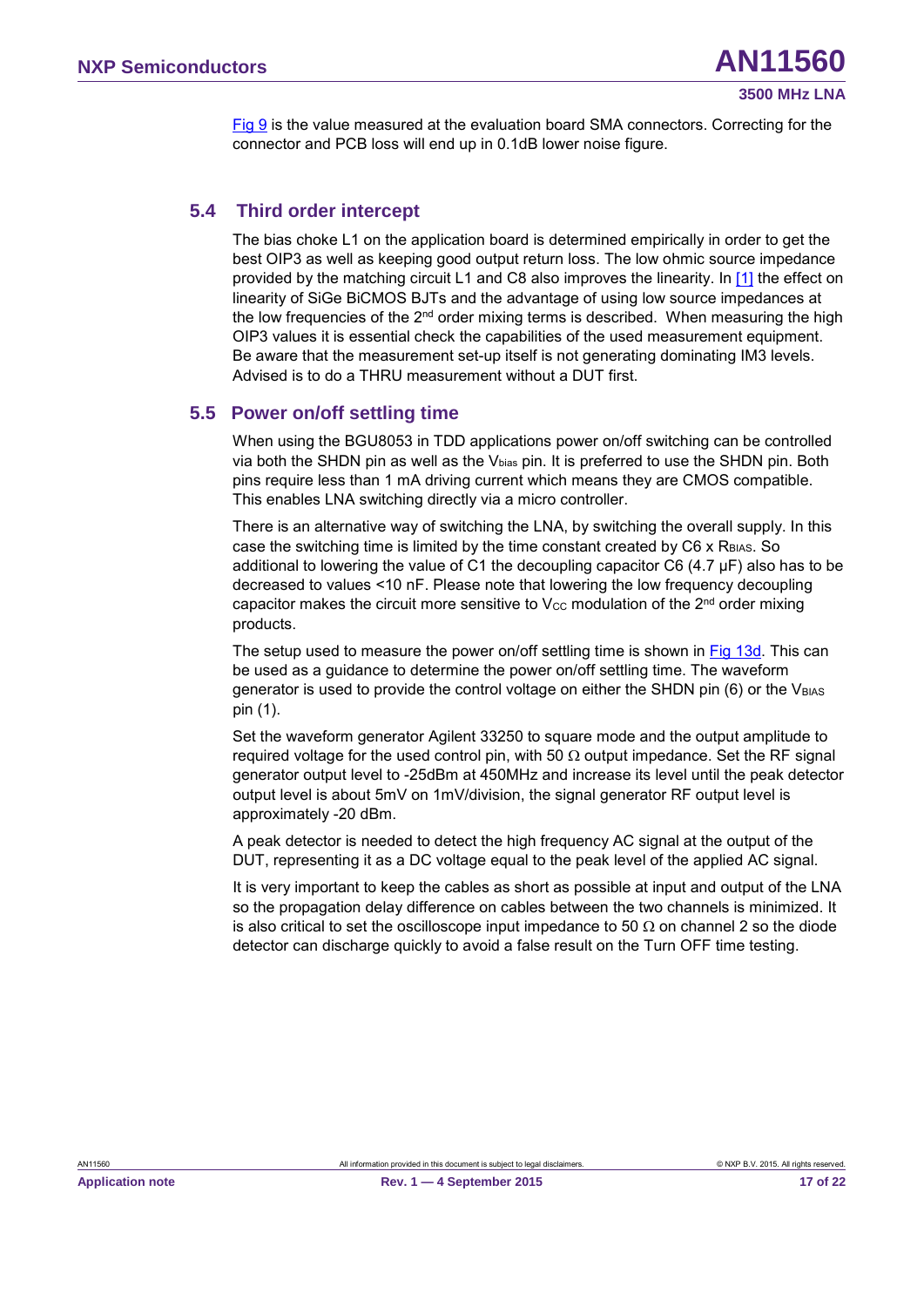### <span id="page-17-3"></span><span id="page-17-2"></span>**6. References**

<span id="page-17-0"></span>[1] Vladimir Aparin, Lawrence E. Larson, "Linearization of monolithic LNAs Using Low-Frequency Low-Impedance Input Termination". IEEE 0-7 803-8 108-4/03 ©2003

## **7. Customer Evaluation Kit**

In the customer evaluation kit you will find;

- 1 BGU8053 3500 MHz LNA
- 10 loose samples.

<span id="page-17-1"></span>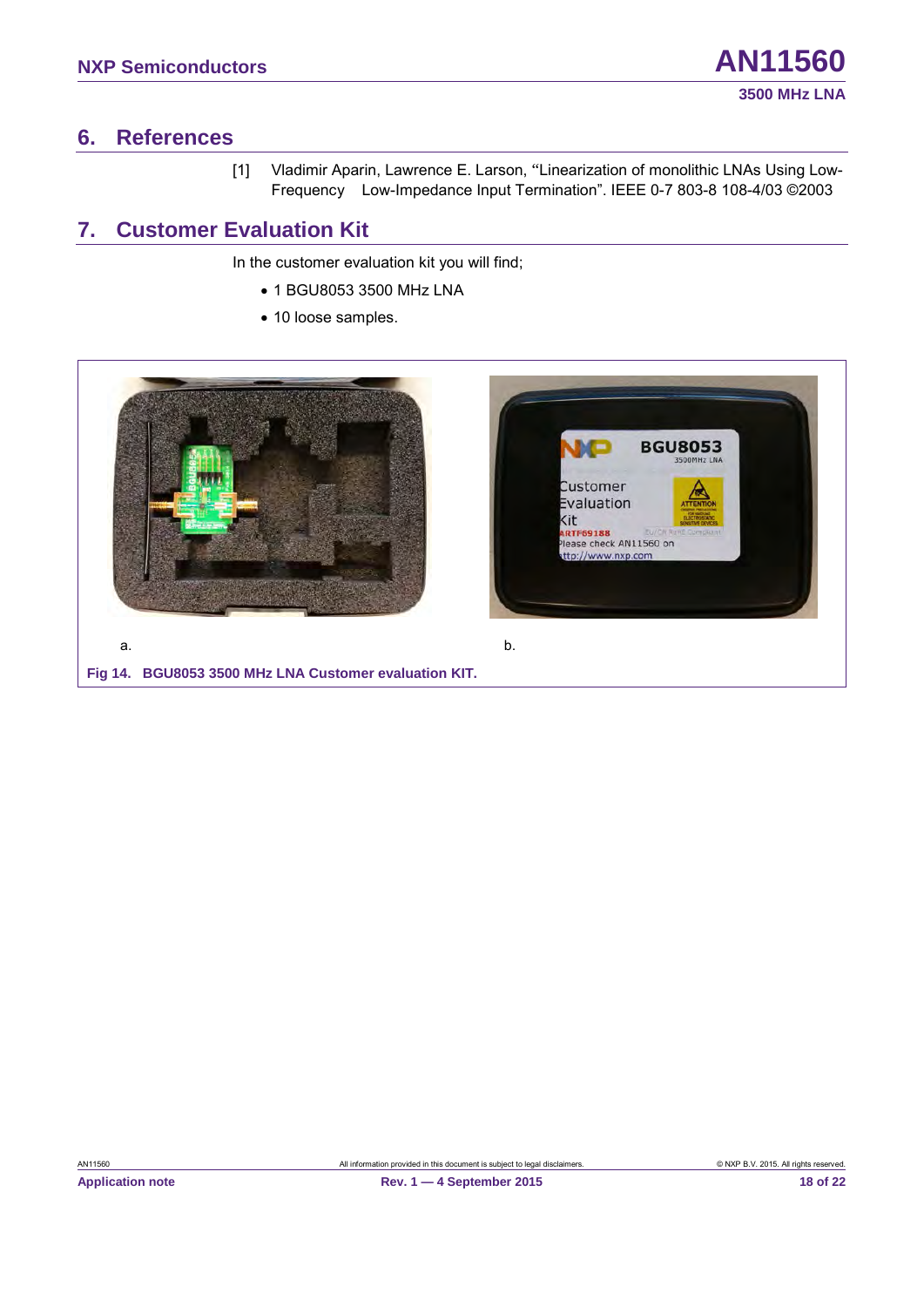## <span id="page-18-1"></span><span id="page-18-0"></span>**8. Legal information**

### **8.1 Definitions**

<span id="page-18-2"></span>**Draft —** The document is a draft version only. The content is still under internal review and subject to formal approval, which may result in modifications or additions. NXP Semiconductors does not give any representations or warranties as to the accuracy or completeness of information included herein and shall have no liability for the consequences of use of such information.

### **8.2 Disclaimers**

**Limited warranty and liability —** Information in this document is believed to be accurate and reliable. However, NXP Semiconductors does not give any representations or warranties, expressed or implied, as to the accuracy or completeness of such information and shall have no liability for the consequences of use of such information.

In no event shall NXP Semiconductors be liable for any indirect, incidental, punitive, special or consequential damages (including - without limitation lost profits, lost savings, business interruption, costs related to the removal or replacement of any products or rework charges) whether or not such damages are based on tort (including negligence), warranty, breach of contract or any other legal theory.

Notwithstanding any damages that customer might incur for any reason whatsoever, NXP Semiconductors' aggregate and cumulative liability towards customer for the products described herein shall be limited in accordance with the Terms and conditions of commercial sale of NXP **Semiconductors** 

**Right to make changes —** NXP Semiconductors reserves the right to make changes to information published in this document, including without limitation specifications and product descriptions, at any time and without notice. This document supersedes and replaces all information supplied prior to the publication hereof.

**Suitability for use —** NXP Semiconductors products are not designed, authorized or warranted to be suitable for use in life support, life-critical or safety-critical systems or equipment, nor in applications where failure or

malfunction of an NXP Semiconductors product can reasonably be expected to result in personal injury, death or severe property or environmental damage. NXP Semiconductors accepts no liability for inclusion and/or use of NXP Semiconductors products in such equipment or applications and therefore such inclusion and/or use is at the customer's own risk.

**Applications —** Applications that are described herein for any of these products are for illustrative purposes only. NXP Semiconductors makes no representation or warranty that such applications will be suitable for the specified use without further testing or modification.

Customers are responsible for the design and operation of their applications and products using NXP Semiconductors products, and NXP Semiconductors accepts no liability for any assistance with applications or customer product design. It is customer's sole responsibility to determine whether the NXP Semiconductors product is suitable and fit for the customer's applications and products planned, as well as for the planned application and use of customer's third party customer(s). Customers should provide appropriate design and operating safeguards to minimize the risks associated with their applications and products.

NXP Semiconductors does not accept any liability related to any default, damage, costs or problem which is based on any weakness or default in the customer's applications or products, or the application or use by customer's third party customer(s). Customer is responsible for doing all necessary testing for the customer's applications and products using NXP Semiconductors products in order to avoid a default of the applications and the products or of the application or use by customer's third party customer(s). NXP does not accept any liability in this respect.

<span id="page-18-3"></span>**Export control —** This document as well as the item(s) described herein may be subject to export control regulations. Export might require a prior authorization from competent authorities.

### **8.3 Trademarks**

Notice: All referenced brands, product names, service names and trademarks are property of their respective owners.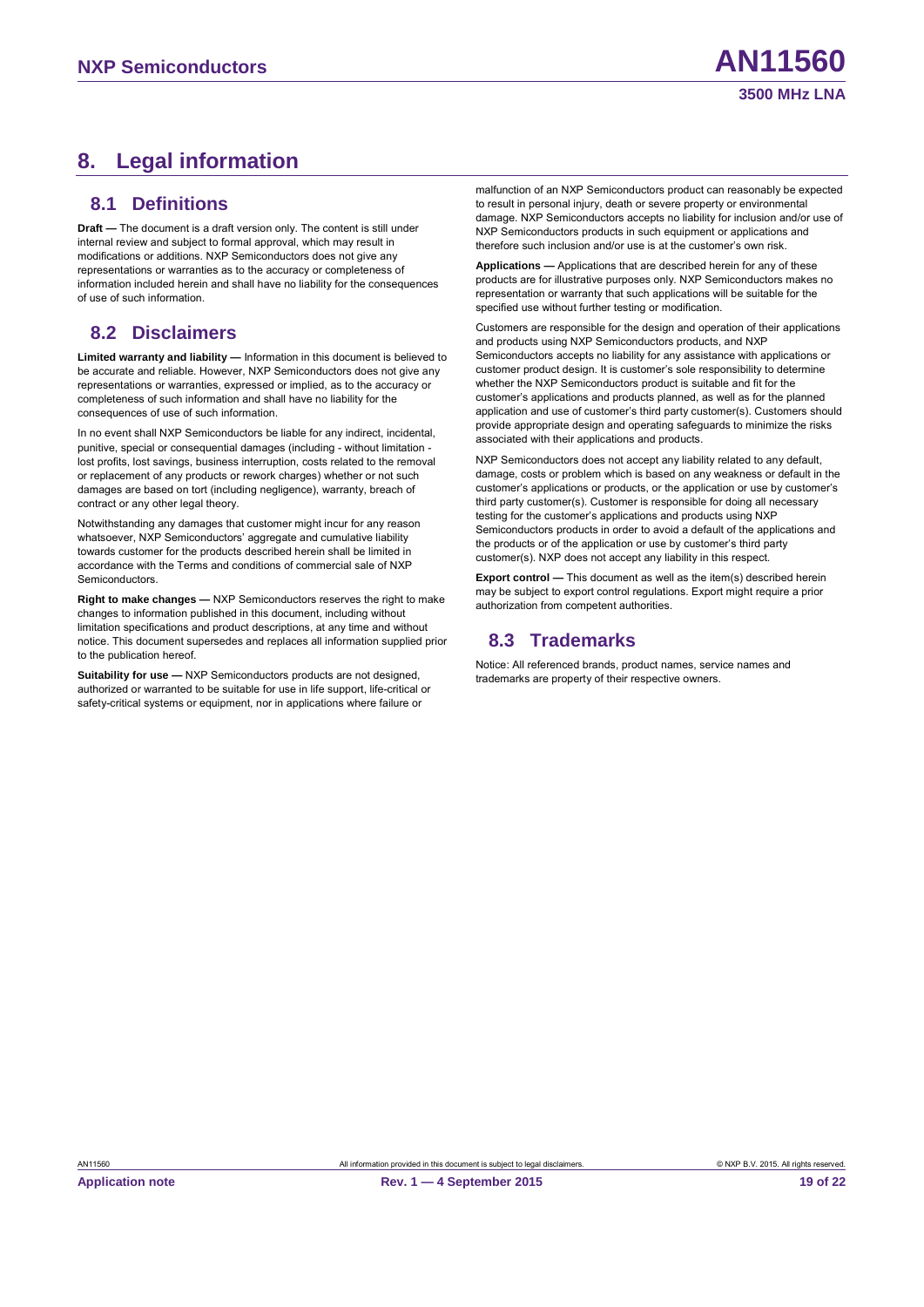## <span id="page-19-0"></span>**9. List of figures**

| Fig 1.  | BGU8053 3500 MHz evaluation board 3                           |
|---------|---------------------------------------------------------------|
| Fig 2.  |                                                               |
| Fig 3.  | Application board circuit diagram5                            |
| Fig 4.  |                                                               |
| Fig 5.  | BGU8053 3500MHz evaluation board                              |
|         |                                                               |
| Fig 6.  | PCB stack and footprint information8                          |
| Fig 7.  | BGU8053 3500 MHz LNA S-parameters  10                         |
| Fig 8.  | BGU8053 3500MHz LNA 1dB gain compression                      |
|         |                                                               |
| Fig 9.  | BGU8053 3500MHz LNA typical noise figure                      |
|         |                                                               |
| Fig 10. |                                                               |
| Fig 11. | Power on/off settling time using the SHDN                     |
|         |                                                               |
| Fig 12. | Power on/off settling time using the V <sub>BIAS</sub> pin(1) |
|         |                                                               |
| Fig 13. | Characterization measurements setups16                        |
| Fig 14. | BGU8053 3500 MHz LNA Customer evaluation                      |
|         |                                                               |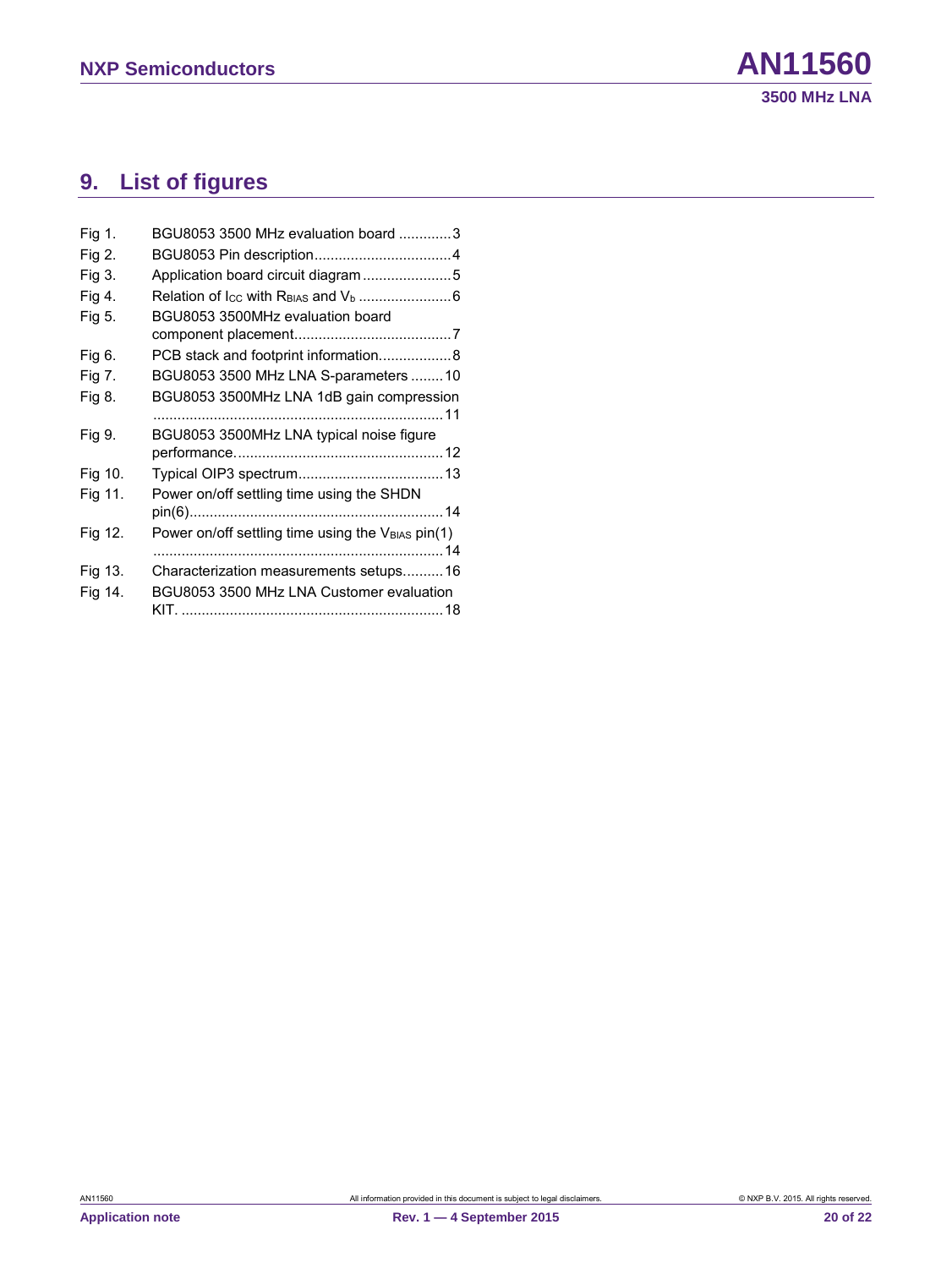### <span id="page-20-0"></span>**10. List of tables**